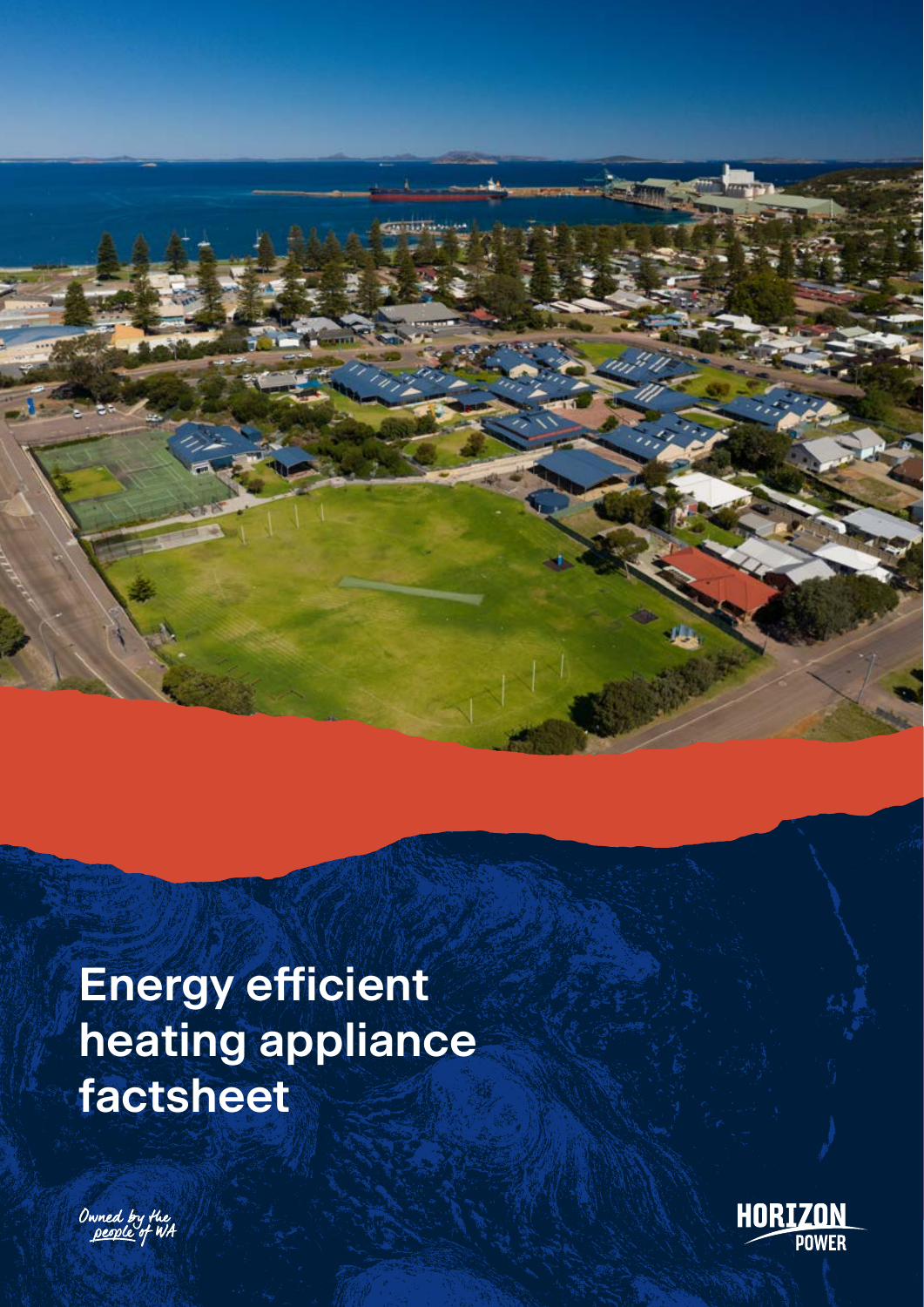# **Heating appliance factsheet**

Space heating and cooling account for 40%<sup>1</sup> of the total energy consumed at a residential property. The typical residential natural gas heating systems are either ducted heating systems with a centralised heating unit that serve multiple rooms or a space gas heater to heat individual spaces which can be flued or unflued. Households can reduce their energy costs by electrifying these appliances using high-efficiency heat pumps which operate between 300% to 600%<sup>2</sup> efficiency, compared to gas heating systems operating between 61% to 90% efficiency.

### **Technology overview**

Heap pump air conditioners, also known as reverse cycle air conditioners, are considered the most energy efficient technology for heating homes. These systems not only warm up your home but also provide cooling functions. Both functions circulate a refrigerant gas and can do so in two directions to deliver either cool or hot air.

The technology can operate between 300-600%<sup>3</sup> efficiency, meaning for every unit of electrical energy consumed, the system delivers 3 to 6 times more heating or cooling energy. Heat pump air conditioners offer a high energy efficiency as they utilise the properties of a refrigerant to absorb energy from the surrounding air, increase the temperature using a compressor and then blow warm air into the house. In summer, this process works in reverse by absorbing the warm air from inside the house and expelling it to the outside.

#### Reverse cycle air conditioner systems have three different configurations:

- Ducted systems: can replace an existing gas fired ducted gas system. The gas fired heating unit would be replaced with an outdoor heat pump air conditioning unit.
- Split systems: can replace single room space heaters. These systems have an outdoor unit and an indoor unit (the fan) which is usually mounted on an internal wall.
- Multi-head systems: are an option for households with multiple room space heaters. One large outdoor unit can be connected to multiple indoor units. This option can reduce installation costs and maintenance costs due to the reduced number of components.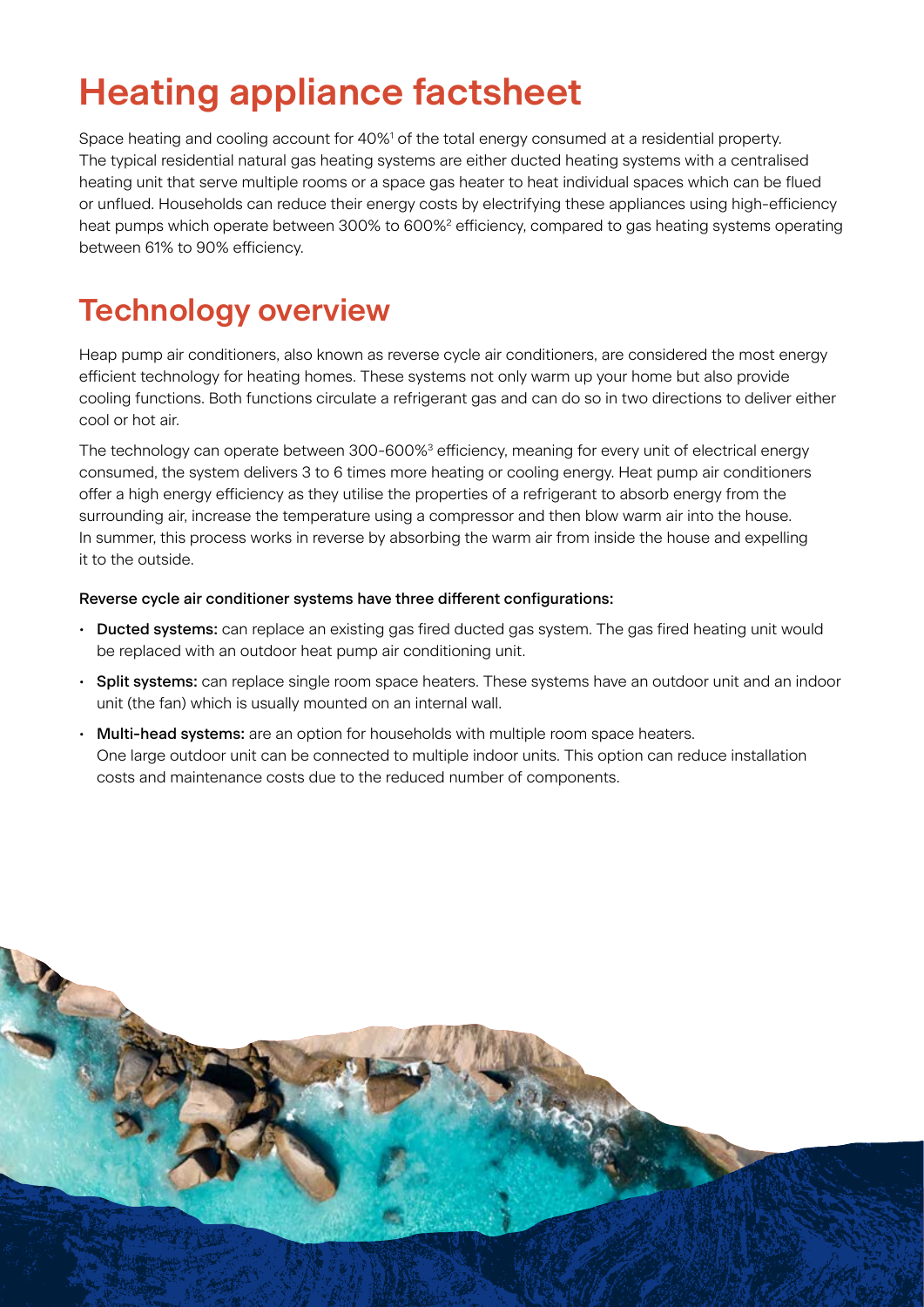### **LPG versus electric equivalent appliance**

When choosing between converting a natural gas appliance to electric or LPG, consumers will often have a preference based on familiarity with an appliance type and previous user experiences, but you should also consider the energy efficiency, bill impact and operational considerations. When reviewing your options, you should also consider advancements in technology. Modern, electrically powered appliances can often deliver the same or improved user experience compared to a gas equivalent.

#### **Table 1: Most efficient appliance quick facts**

| <b>LPG appliance</b>       | <b>Electric equivalent</b>       | <b>Electrification benefits</b>                                                                                                                                   |  |  |
|----------------------------|----------------------------------|-------------------------------------------------------------------------------------------------------------------------------------------------------------------|--|--|
| LPG ducted<br>space heater | Reverse cycle<br>air conditioner | <b>Efficiency:</b> operate at 300% to 600% <sup>2</sup> efficiency<br>$\bullet$<br><b>Flexibility:</b> capable of heating and cooling space<br>with a single unit |  |  |

*Table 1: summarises an electrical equivalent technology and user benefits compared to a gas equivalent.* 

When reviewing electric appliance options, you should also consider other factors, such as energy bill savings, only having a single supply charge (not paying a supply charge for both LPG bottle and electricity connections), safety, and air quality.

#### **Table 2: Comparative annual costs of LPG and electric appliances**

| <b>LPG appliance</b>       | LPG.<br>annual costs | <b>Electric equivalent</b>       | <b>Electric</b><br>annual costs | <b>Potential annual</b><br>energy cost savings |
|----------------------------|----------------------|----------------------------------|---------------------------------|------------------------------------------------|
| LPG ducted<br>space heater | \$1545               | Reverse cycle<br>air conditioner | \$643                           | \$902                                          |

\*The above comparison considers a medium household of 3-4 people; higher savings are expected for larger households.

\*\*Costs are based on the average cost of a 45kg LPG tank from local Esperance suppliers, and the average household electricity A2 tariff in Esperance as of 31st March 2022.

<sup>1</sup> Commonwealth of Australia Department of Industry, Science, Energy and Resources, Heating and Cooling, < www.yourhome.gov.au/energy/heating-and-cooling >

- <sup>2</sup> Commonwealth of Australia, Heating and Cooling, < www.energy.gov.au/households/heating-and-cooling
- <sup>3</sup> Commonwealth of Australia, Heating and Cooling,
- < www.energy.gov.au/households/heating-and-cooling